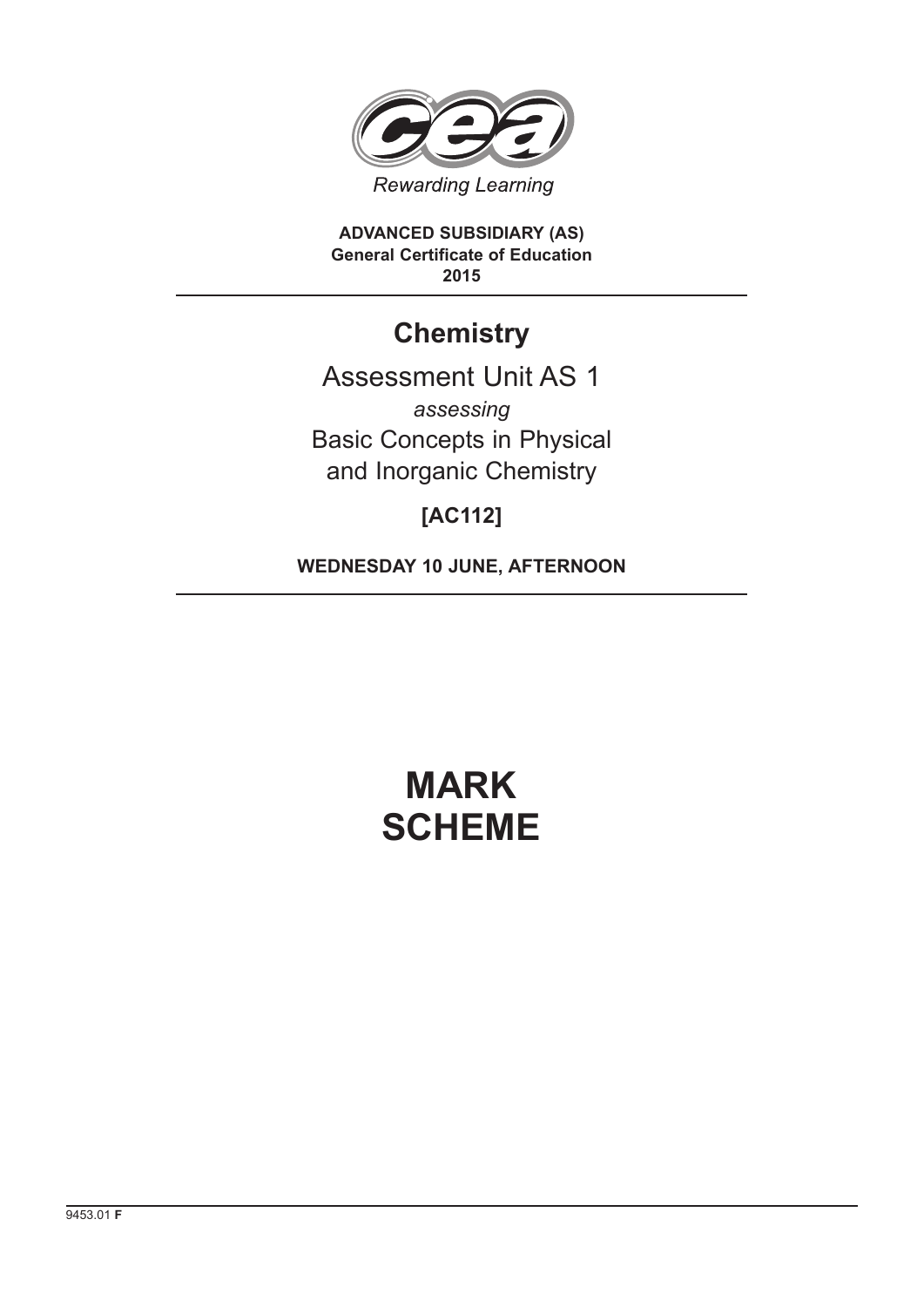#### **General Marking Instructions**

#### **Introduction**

Mark schemes are published to assist teachers and students in their preparation for examinations. Through the mark schemes teachers and students will be able to see what the examiners are looking for in response to questions and exactly where the marks have been awarded. The publishing of the mark schemes may help to show that examiners are not concerned about finding out what a student does not know but rather with rewarding students for what they do know.

#### **The purpose of mark schemes**

Examination papers are set and revised by teams of examiners and revisers appointed by the Council. The teams of examiners and revisers include experienced teachers who are familiar with the level and standards expected of students in schools and colleges.

The job of the examiners is to set the questions and the mark schemes; and the job of the revisers is to review the questions and mark schemes commenting on a large range of issues about which they must be satisfied before the question papers and mark schemes are finalised.

The questions and the mark schemes are developed in association with each other so that the issues of differentiation and positive achievement can be addressed right from the start. Mark schemes, therefore, are regarded as part of an integral process which begins with the setting of questions and ends with the marking of the examination.

The main purpose of the mark scheme is to provide a uniform basis for the marking process so that all the markers are following exactly the same instructions and making the same judgements in so far as this is possible. Before marking begins a standardising meeting is held where all the markers are briefed using the mark scheme and samples of the students' work in the form of scripts. Consideration is also given at this stage to any comments on the operational papers received from teachers and their organisations. During this meeting, and up to and including the end of the marking, there is provision for amendments to be made to the mark scheme. What is published represents the final form of the mark scheme.

It is important to recognise that in some cases there may well be other correct responses which are equally acceptable to those published: the mark scheme can only cover those responses which emerged in the examination. There may also be instances where certain judgements may have to be left to the experience of the examiner, for example where there is no absolute correct response – all teachers will be familiar with making such judgements.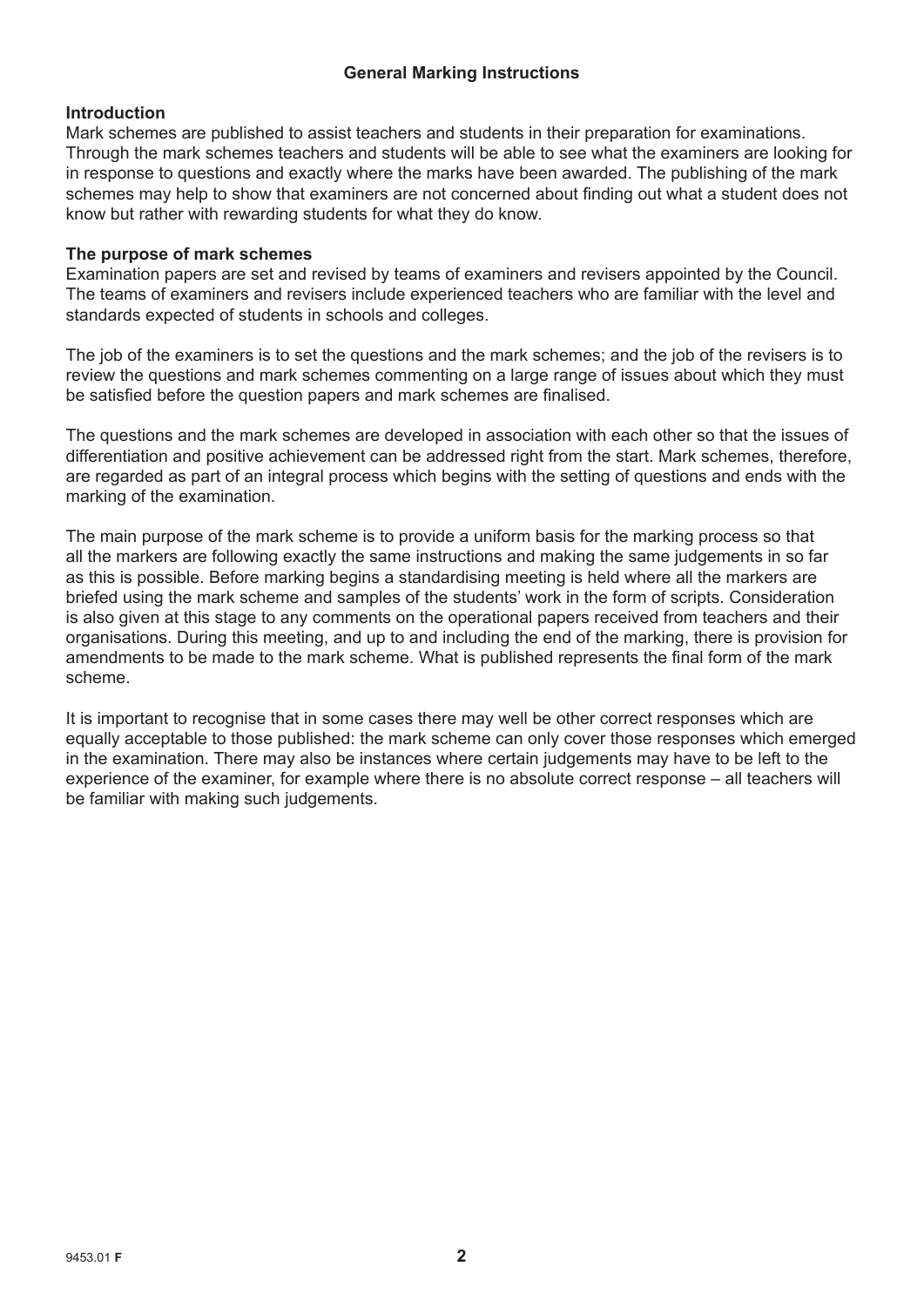#### **Section A**

|                 | <b>Section A</b>                      | AVAILABLE<br>MARKS |
|-----------------|---------------------------------------|--------------------|
| $\mathbf{1}$    | $\overline{B}$                        |                    |
| $2 \quad B$     |                                       |                    |
| $3\quad C$      |                                       |                    |
| $\overline{4}$  | $\mathsf A$                           |                    |
| $5\phantom{.0}$ | $\overline{D}$                        |                    |
| 6 C             |                                       |                    |
| $7\quad C$      |                                       |                    |
| 8 D             |                                       |                    |
| 9 A             |                                       |                    |
| 10 C            |                                       |                    |
|                 | [2] for each correct answer<br>$[20]$ | $20\,$             |
|                 | <b>Section A</b>                      | ${\bf 20}$         |
|                 |                                       |                    |
|                 |                                       |                    |
|                 |                                       |                    |
|                 |                                       |                    |
|                 |                                       |                    |
|                 |                                       |                    |
|                 |                                       |                    |
|                 |                                       |                    |
|                 |                                       |                    |
|                 |                                       |                    |
|                 |                                       |                    |
|                 |                                       |                    |
|                 |                                       |                    |
|                 |                                       |                    |
|                 |                                       |                    |
|                 |                                       |                    |
|                 |                                       |                    |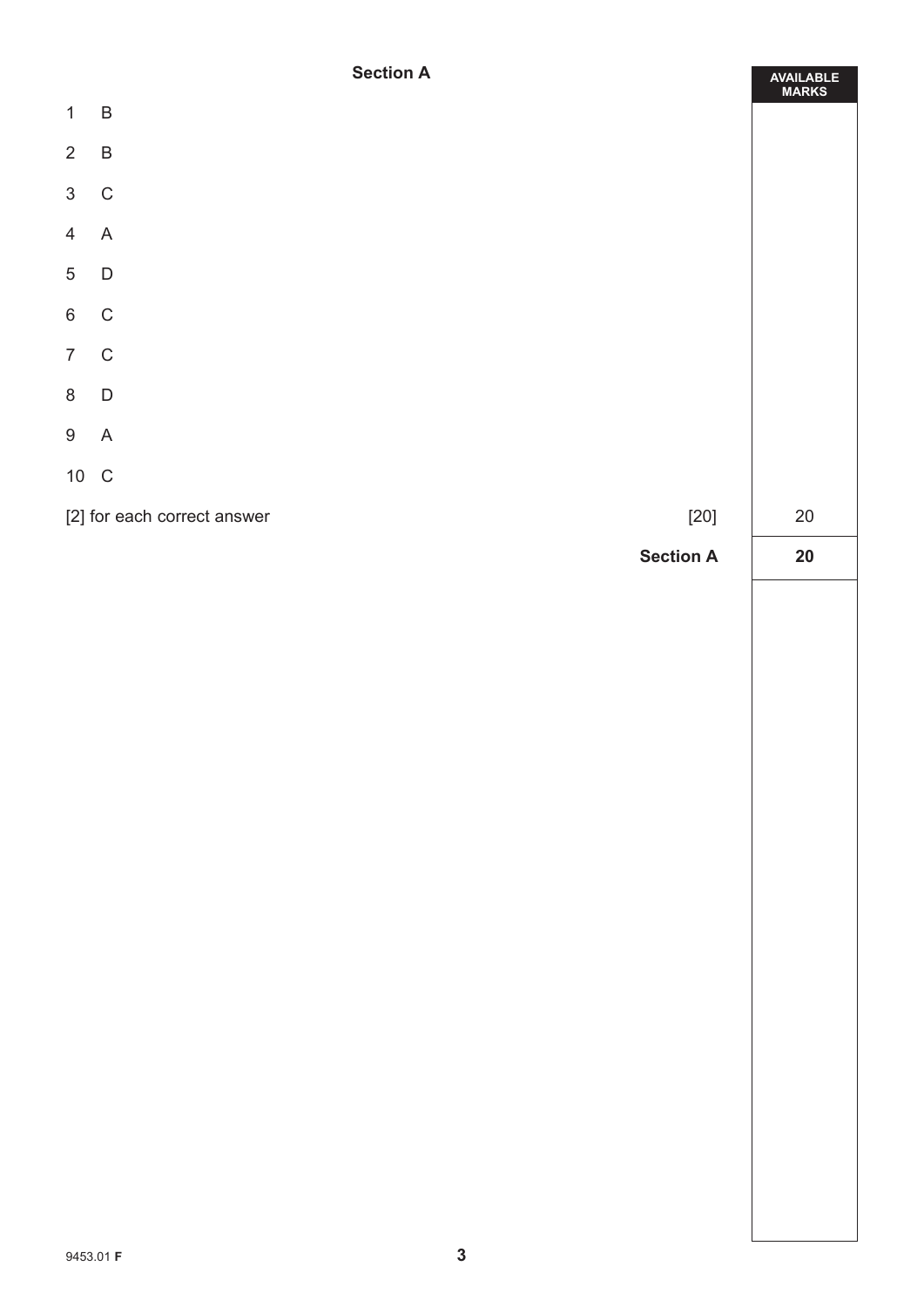#### **Section B**

|    |           |                                  | 11 (a) $2K + BeCl_2 \rightarrow 2KCl + Be$                                                                  |                |          |           | $[1]$          |    |
|----|-----------|----------------------------------|-------------------------------------------------------------------------------------------------------------|----------------|----------|-----------|----------------|----|
|    |           |                                  | (b) Be + $Cl_2 \rightarrow$ BeCl <sub>2</sub><br>Be + 2HCl $\rightarrow$ BeCl <sub>2</sub> + H <sub>2</sub> | $[1]$<br>$[1]$ |          |           |                |    |
|    | $(c)$ (i) |                                  | the electrons in the bonds [1] repel equally [1]<br>linear $[1]$                                            |                |          |           | $[3]$          |    |
|    |           |                                  | (ii) BeCl <sub>2</sub> : red, pH 0-2/strongly acidic.<br>NaCl: green, pH 7/neutral solution.                |                |          |           | [4]            |    |
|    |           | Quality of written communication |                                                                                                             |                |          |           | $[2]$          |    |
|    |           |                                  | (d) (i) no, there are 6 electrons                                                                           |                |          |           | $[1]$          |    |
|    |           | (ii)                             | yes, there are 8 electrons                                                                                  |                |          |           | $[1]$          |    |
|    |           |                                  | (iii) electron pair donated by one atom to form a bond                                                      | $[2]$          |          |           |                |    |
|    |           |                                  | (iv) covalent or dipole-dipole bonds need to be broken<br>Needs energy to break bonds                       |                |          |           | $[1]$<br>$[1]$ | 18 |
| 12 | (a) (i)   |                                  |                                                                                                             |                |          |           |                |    |
|    |           |                                  | isotope                                                                                                     | protons        | neutrons | electrons |                |    |
|    |           |                                  | 54Fe                                                                                                        | 26             | 28       | 26        |                |    |
|    |           |                                  | 56Fe                                                                                                        | 26             | 30       | 26        |                |    |

|     |       | 57Fe                                                                                                    | 26  | 31          | 26           | [3] |
|-----|-------|---------------------------------------------------------------------------------------------------------|-----|-------------|--------------|-----|
|     |       |                                                                                                         |     |             | error $[-1]$ |     |
|     | (ii)  | $\frac{(54 \times 5.8) + (56 \times 91.6) + (57 \times 2.6)}{55.9} = 55.9$                              | 100 |             |              |     |
|     |       | [1] deducted for an error                                                                               |     |             |              | [2] |
|     | (iii) | same number/structure of electrons<br>identical chemical properties                                     |     | both needed |              | [1] |
| (b) | (i)   | $1$ s $^{2}$ 2s $^{2}$ 2p $^{6}$ 3s $^{2}$ 3p $^{6}$ 3d $^{6}$                                          |     |             |              | [1] |
|     |       | (ii) $Cl_2 + 2Fe^{2+} \rightarrow 2Cl^- + 2Fe^{3+}$<br>[1] for correct formula<br>[1] for correct ratio |     |             |              | [2] |
|     |       |                                                                                                         |     |             |              |     |

**(iii)** electronic configuration of Fe<sup>3+</sup> contains 3d<sup>5</sup> [1] half-filled subshell has increased stability [1] [2] 11 [2] 11

**AVAILABLE MARKS**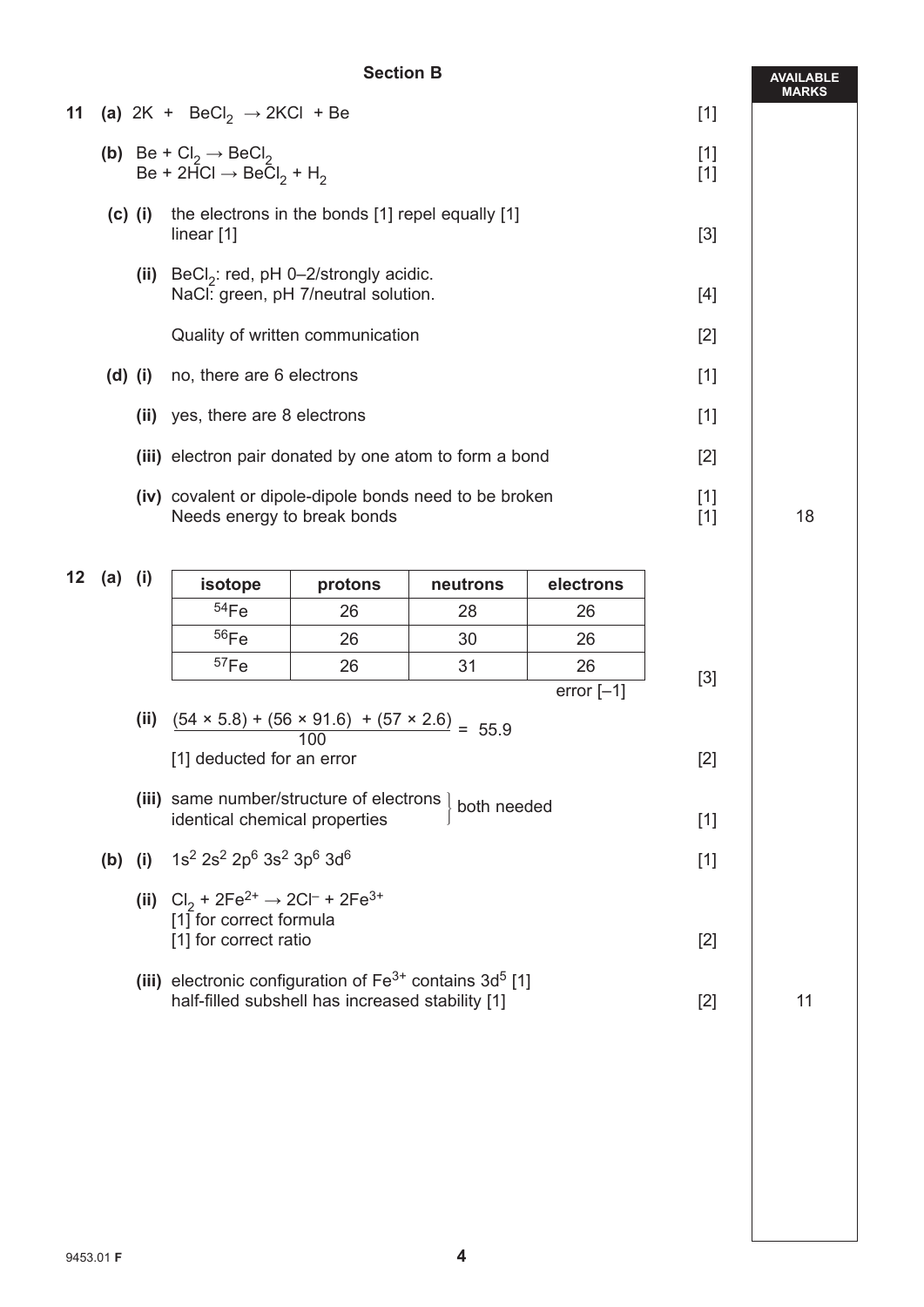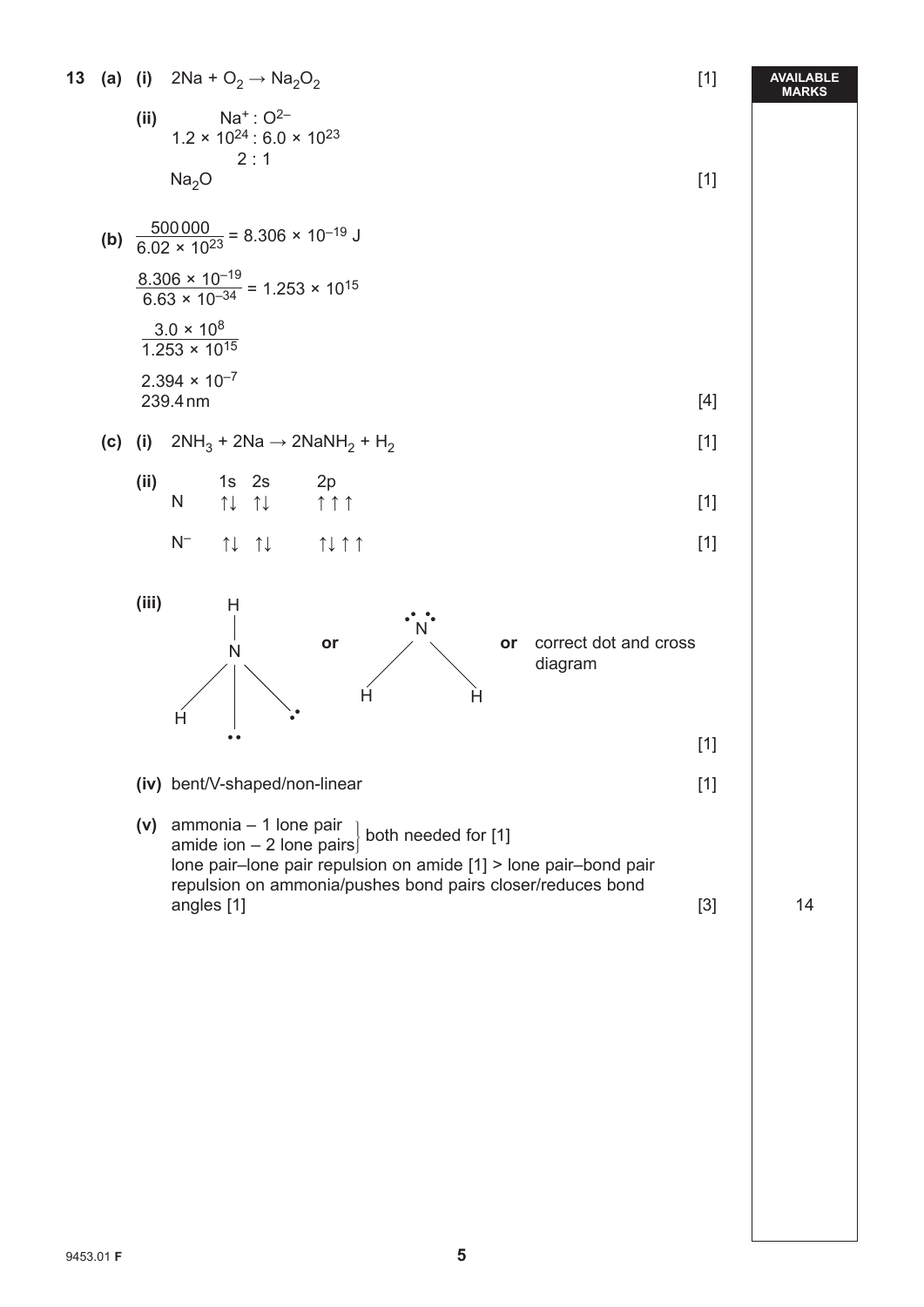|  |      | <b>14</b> (a) (i) $\frac{234 \times 10^3}{58.5} = 4 \times 10^3$                                                                                                             |       | <b>AVAILABLE</b><br><b>MARKS</b> |
|--|------|------------------------------------------------------------------------------------------------------------------------------------------------------------------------------|-------|----------------------------------|
|  |      | NaCl: $NaHCO3$<br>$1 \quad :$<br>1<br>Moles of NaHCO <sub>3</sub> = $4 \times 10^3$<br>$[-1]$ for each error                                                                 | $[2]$ |                                  |
|  |      | (ii) NaHCO <sub>3</sub> : Na <sub>2</sub> CO <sub>3</sub><br>2 : 1<br>Moles of $Na_2CO_3 = 2 \times 10^3$<br>Mass of $Na_2^2CO_3^2 = 2 \times 10^3 \times 106$<br>$= 212$ kg |       |                                  |
|  |      | $[-1]$ for each error                                                                                                                                                        | $[2]$ |                                  |
|  |      | <b>(b)</b> (i) $\frac{24.3}{1000} \times 0.2 = 4.86 \times 10^{-3}$                                                                                                          | $[1]$ |                                  |
|  |      | (ii) moles of $Na_2CO_3 = 4.86 \times 10^{-3}$                                                                                                                               | $[1]$ |                                  |
|  |      | (iii) moles of Na <sub>2</sub> CO <sub>3</sub> in 250 cm <sup>3</sup> = 4.86 $\times$ 10 <sup>-2</sup>                                                                       | $[1]$ |                                  |
|  |      | (iv) $\frac{6.00}{4.86 \times 10^{-2}}$ = 123.50                                                                                                                             | $[1]$ |                                  |
|  |      | $(v)$ 106                                                                                                                                                                    | $[1]$ |                                  |
|  |      | (vi) $106 + 18x = 123.50$<br>$x = 1$                                                                                                                                         | $[1]$ |                                  |
|  |      | (c) (i) $\delta^+ \delta^ \delta^- \delta^+$<br>C=O O-H<br>[1] for each                                                                                                      | $[2]$ |                                  |
|  | (ii) | dipoles cancel out/molecule is symmetrical                                                                                                                                   | $[1]$ |                                  |
|  |      | (iii) Sufficient energy at 100°C [1]<br>to break the hydrogen bonds [1].                                                                                                     | $[2]$ | 15                               |
|  |      |                                                                                                                                                                              |       |                                  |